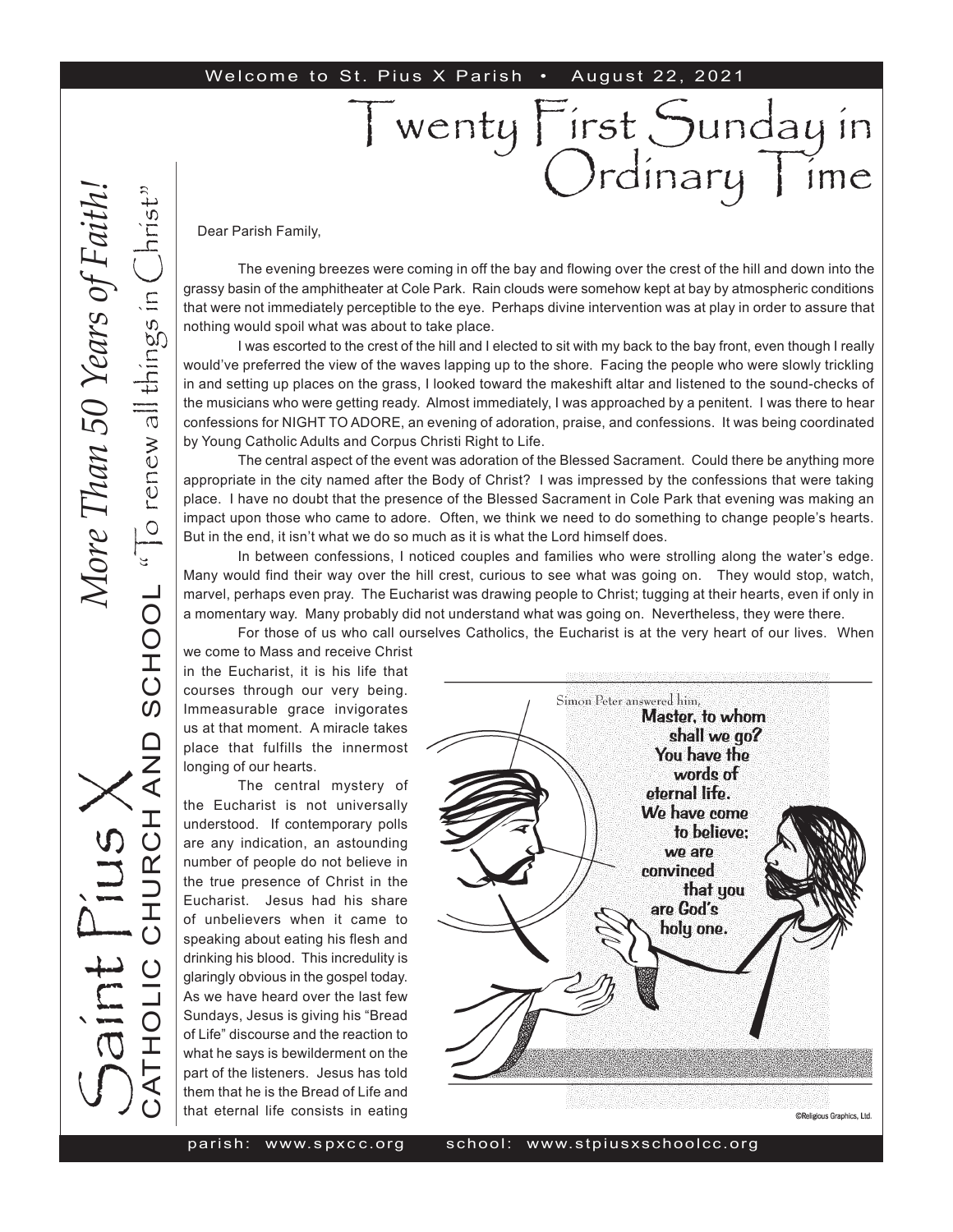*Pastor* Fr. Paul Hesse

*Pastoral Year Seminarian* Raymond Pendleton

*Pastoral Associate* Deacon Stacy Millsap

*Permanent Deacons* Salvador (Sal) Alvarado *Loni Lugo*

*Parish Secretary/Bookkeeper* Lisa Catchings

*Parish Office Assistant* Wilma Toledo

*Director of Religious Education* Linda Lopez

> *Adult Faith Formation* Deacon Stacy Millsap

 *Director of Youth Ministry* Brandon Lutz

> *Music Minister* Michael Mullins

*Youth Mass Band Leader* Mick Boudreau

 *School Principal* Beth Hinojosa *(361)992-1343*

*Maintenance* Ernie Peña, Jose Vasquez, Yolanda Villarreal

*Bulletin/Website Editor* Lisa Catchings

*Office phone: (361) 993-4053 Office fax: (361)992-0352 Office email: parishoffice@stpiusxcc.org 5620 Gollihar Road Corpus Christi, TX 78412*

> *parish website* **www.spxcc.org**

his flesh and drinking his blood. He was ultimately preparing them for the Eucharist. A large number of followers trickled away as they found Jesus' teaching too hard. In our own day and time, people find it hard to comprehend this mystery as well. Isn't it interesting that people will believe that Jesus can exert power over nature by healing someone, but the same people can't seem to make the leap that Jesus is perfectly capable of veiling his presence under the appearance of bread and wine?

The things that happened The other night at Cole Park reveal a great mystery. People who were simply sitting in the presence of the Eucharist were impacted in a way that was touched their lives. The centrality of the Eucharist is what our patron, St. Pius X labored to communicate to the faithful during his pontificate. The inestimable value of the Eucharist is the reason behind St. Pius X encouraging the faithful to receive communion regularly. It also motivated him to make the Eucharist accessible to younger children so that they might have the benefit of sacramental grace to aid them to develop intimacy with Christ. It is St. Pius X whom we honor in a special way this weekend as we celebrate his Feast Day. We can be thankful to him for the fact that the practice of receiving communion is a more common practice. Let's continue to preserve the reverence and sanctity of Holy Communion in our practice every day. God bless,

Fr. Paul

# *May He Rest in Peace*

Please pray for the repose of the soul of Diego Roberto Diethe, whose memorial funeral service was held here this past week. Please keep his family in your prayers.

### *Welcome New Parishioners!*

Please welcome Godfrey and Rosie Vela and Suzie Vazquez and daughter, Lily, to our parish. We are glad to have them be an active part of our growing faith community.

## *Feast of St. Pius*

Our patronal feast day is this Saturday, August 21st; however, as a parish we will be celebrating it at all the masses this weekend. Let's celebrate together the Feast of St. Pius X!

> Parish Office Hours: *Monday-Friday, 9:00AM-5:00PM*

## Schedule of Services

Masses: *First Saturday: 8:15AM Saturday: Vigil at 5:30PM. Sunday: 8AM, 10AM, 12PM, 5:30PM Vietnamese Mass: 7:30PM*  Weekdays: *Monday through Friday 8:15AM, Wednesday & Friday 5:30PM Holy Days: 6:30AM, 8:15AM, 12PM & 6:00PM(Vigil 5:30PM)* Confessions: *Saturdays - 4-5PM and Thursdays 7:00-7:50PM* Marriages: *By appointment only and notice six months in advance. Baptismal Instruction: Pre-register through the office.* Anointing of the Sick: *First Firday Healing Mass or by request.*

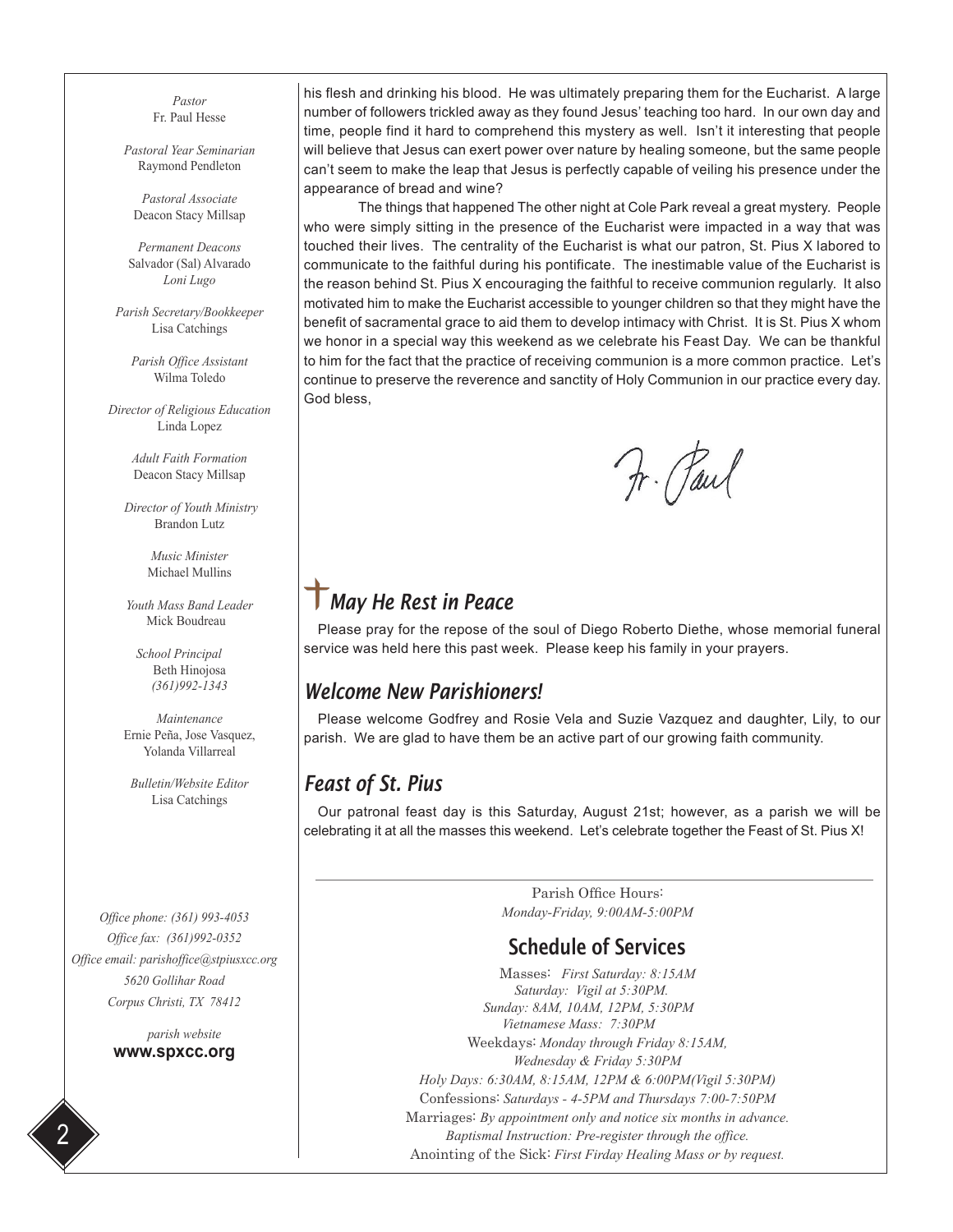## *U. S. Flag Retirement Drop Off*

This is a reminder to everyone that we have a drop-off box in the parish office for old and worn U.S. Flags that need to be properly retired. As you may know, U.S. Flags should not be thrown in the trash but must be given a proper retirement ceremony. Our scout troop has done many such ceremonies throughout the years. If you have any old and worn U.S. Flags that need to be retired, please bring them by the office during regular office hours and our troop will give them a proper retirement.

# *Acts of Charity*

The Acts of Charity Monthly Outreach for August is an opportunity to be a helping hand to our parish school. Basic office supplies are needed throughout the school year and we want to stock their supply cabinet to offset these recurring expenses.

We are listing items that can be purchased at local stores and deposited in our donation canister and boxes in the rear of the church, dropped off at the school office or church office. Some of you prefer to order on-line and this is also a convenient option, as many items are bulky and heavy. If you choose to order, items can be shipped directly to St. Pius X Catholic School, 737 St. Pius Drive, Corpus Christi, TX 78412. If you would like the links to these items on Amazon. com, please email Acts of Charity member Dona Eggenberger at donaeggen@ hotmail.com.

- Clorox/Lysol wipes
- 409 cleaner spray
- AA and AAA batteries
- white letter size cardstock
- letter size manilla folders any variety
- clear shipping/packaging tape
- white copy paper letter size

 Thank you for your generosity to St. Pius Acts of Charity and the August outreach for St. Pius X School.

### *Bereavement Program*

This is such a stressful time for family as they try to navigate the funeral process. We would love to be able to offer them a stress-free reception/light meal if they so desired. This is where we need your help! What the committee is looking for is:

• Volunteers to make salads/desserts and deliver to the parish hall.

• Volunteers who could be available during the receptions to make sure the food/drinks are out and ready for the family.

• Volunteers who could help with legal/accounting/general questions that can sometimes arise after a family member has passed.

Do you have a flexible schedule that would allow you to be free a morning/ afternoon once or twice a month? Can you bake (or buy) a dessert? Do you have an understanding of legal issues that arise after death? Is the Holy Spirit leading you to help this ministry? If so, please contact the parish office, or visit the Acts of Charity tab under the parish website (St. Pius X Catholic Church: Acts of Charity (stpiusxcc.org)).

#### *Hands on Help*

Are you a licensed plumber, electrician, general contractor or handyman? The Acts of Charity Hands on Help Program would love to add you to our list of providers who might be able to bid on small home projects. If you would reach out to us via the parish office or on the parish website, we would greatly appreciate your help.

*Comings and Goings*

*The Week at a Glance*



**Sunday, August 22nd**  11:00AM-2:00PM – Scout's Reception - PH **Monday, August 23rd** 7:00PM – Scouts - CAF **Tuesday, August 24th**  6:00-7:00PM - Acts of Charity - PH **Wednesday, August 25th**  7:00-8:00AM – Joyful Pillars – CC#2 **Thursday, August 26th** 12:00-3:00PM – Bridge Club – CC#1 6:00-7:00PM – Cubs – CC#1 & CAF 7:00PM – Adoration – CH 7:00PM – Confessions - CH





**Deadline for submitting** bulletin announcements is Wednesday's @ 12:00noon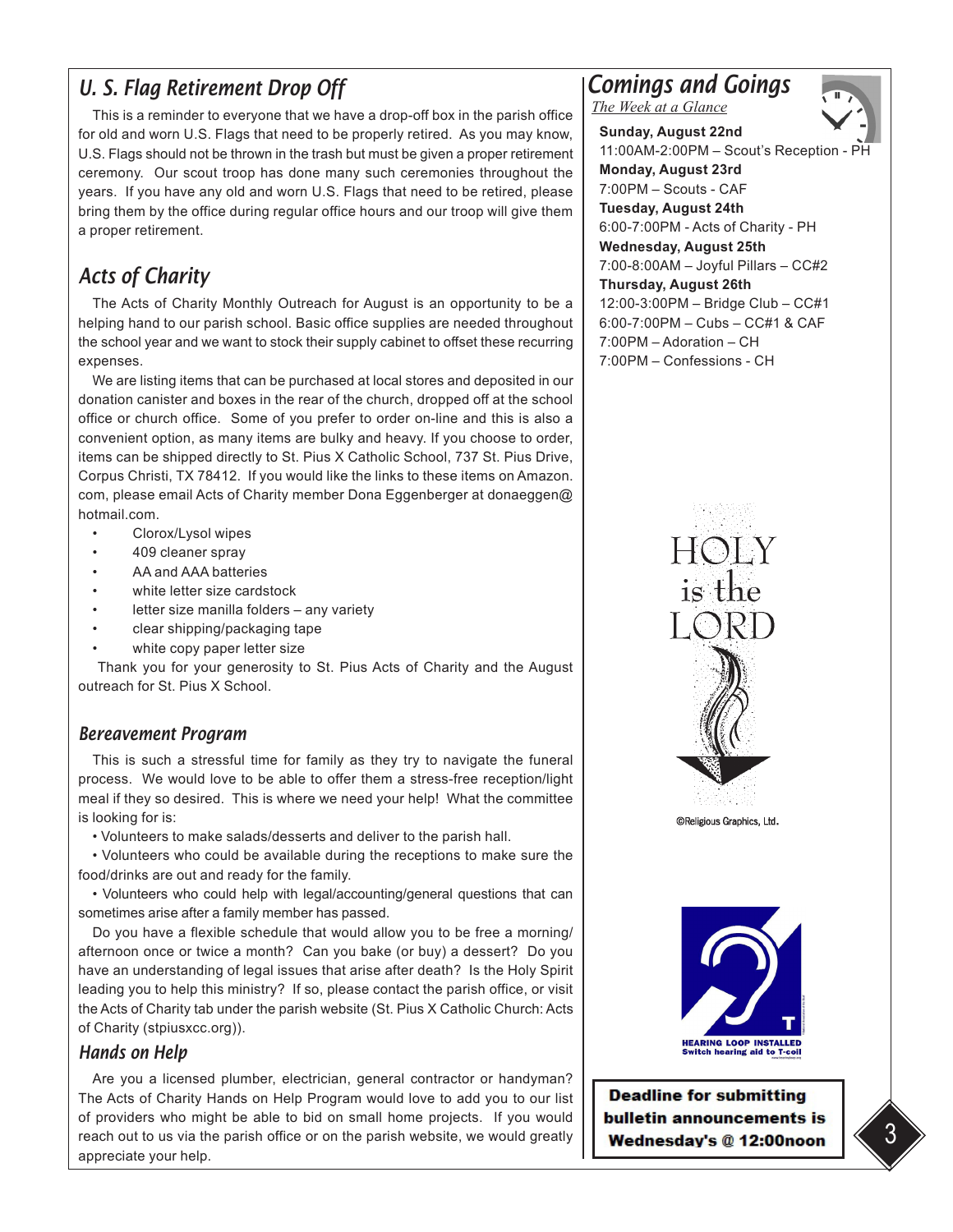## *Blood Drive*

Our next blood drive is scheduled for Sunday, August 29th from 9am to 2 pm.

Appointments are recommended & walk-ins are welcome. To register, call the Blood Center at 361-855-4943. Donors will receive a T-Shirt, a Small Planet coupon & a Bowlero Coupon for ONE FREE GAME.

# *2021 Celebration of Charity Virtual Fundraiser*

This celebration will run from August 16th – September 13th, 2021. We need your help and cannot do it without you! Please visit https://catholiccharities-cc.org/celebration for more information on how to donate. Our goal is \$200,000! Funds raised help support our vital ministries.

# *Stewardship Is A Way Of Life*

Our parish is engaged in many different types of ministry that serves the People of God and helps spread the Gospel message. We encourage you to support these ministries by your regular contributions. To make a contribution, open the camera on your cell phone or tablet and scan this code, which will take you to our contribution portal. Thank you for your generosity!



## *Religious Education and Sacramental Prep Classes*

Please continue to watch the bulletin for more information on the start date for Religious Education and Sacramental prep classes. It will be sometime in mid-September. You can find registration forms in the back of the church or register on the homepage of our website, www.spxcc.org.

# *Rite of Christian Initiation of Adults*

If you have ever had an interest in the Catholic Faith or have considered becoming Catholic, we would like to invite you to inquiry sessions following each of the Masses this weekend in the conference room in the office. Just exit the side door of the church and go across to the rectory.

RCIA is open to those persons who are:

- Unbaptized and wish to join the Catholic Church.
- Baptized Christians who are not Catholic, and wish to join the Catholic Church.

- Baptized Catholics who have not received instruction in the faith, and wish to receive the Sacraments of Confession, Holy Eucharist and Confirmation.

# *Feeling a little empty? Spend time with Jesus!*

Do you feel as though you are running out of steam? Do you feel distant from God? Do you enjoy your relationship with God? We would like to invite you to an hour of prayer in the church every Thursday evening from 7:00 - 8:00 p.m. Come spend some time in the presence of the Lord in adoration before the Blessed Sacrament. You're guaranteed to feel rejuvenated and more peaceful after passing time in the presence of Our Savior!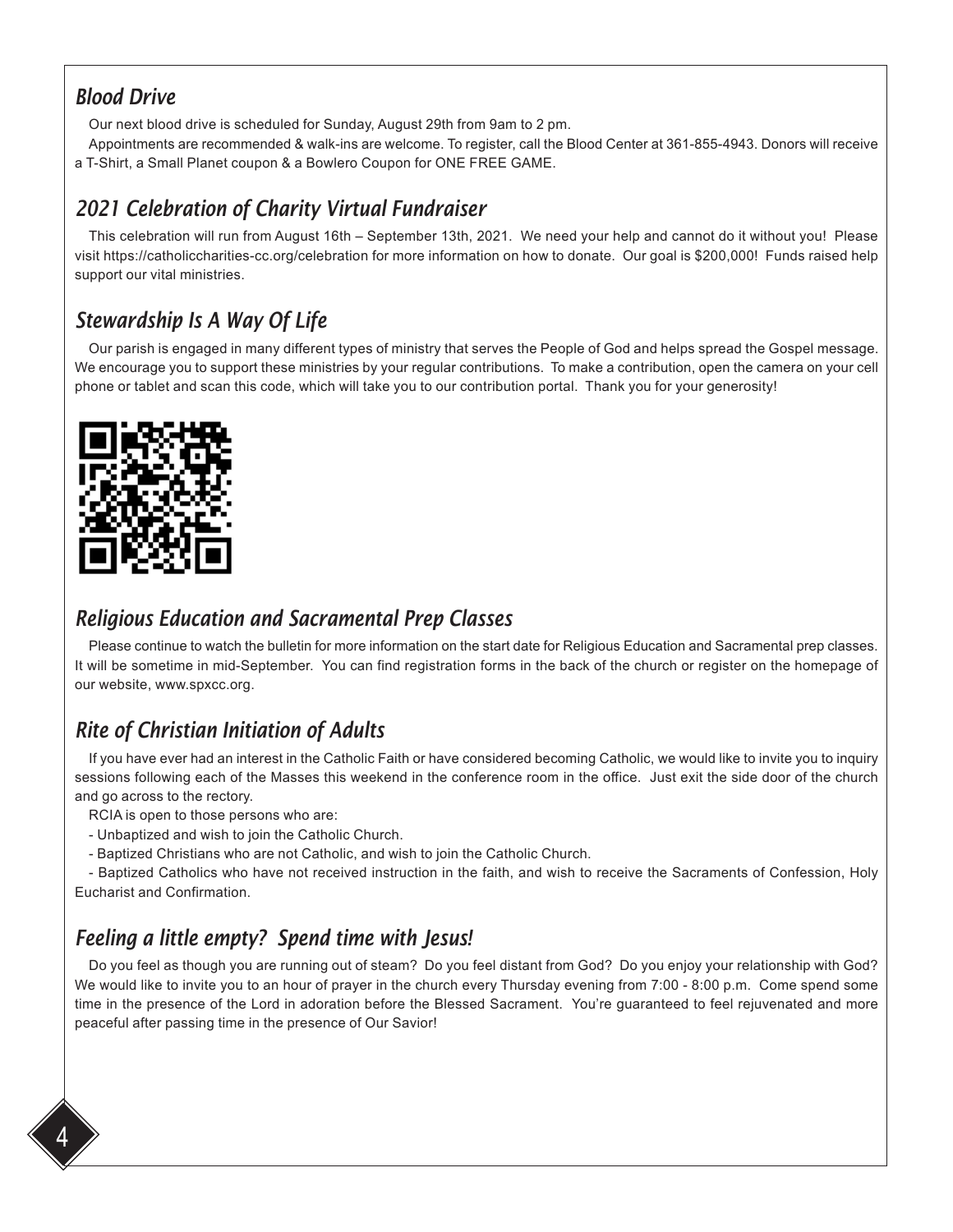

### *School News By Principal Beth Hinojosa*

*Our mission is to develop the whole child in a Christ centered environment to become a loving and productive citizen in today's world.* 

### *IMPORTANT DATES*

8/31 Draw for \$100 off tuition no tardies & Gospel Value winners will be rewarded. 9/5 School Sunday Noon Mass

### *PRINCIPAL'S CORNER*

Blue Jay Parishioners and Families,

We are back in the swing of things here at the school. It was a great feeling to have all the students back at mass on Wednesday at our school mass. There is nothing better than seeing all of our Blue Jays together as a family celebrating our Lord together as one. We are still streaming our mass on the Church YouTube channel and FB page for parents to watch while they are at work or at home. It is always fun to see Father Paul interact with the students during the homily.

We are so grateful for all the donations that have been coming in from all the parishioners the past two weeks. We are humbled by the love and generosity of our parish family. We would especially like to thank Mr. Kovaric for the large donation, Mrs. Eggenberger for the art cart, and the Men's Club for their large donation that will support our students with supplies that are needed. I would also like to thank Mrs. Stovall and her sister Peggy Didear for taking the time to make our school beautiful over the summer months by replacing the plants around campus.

Be on the lookout for Spooktacular raffle tickets that will be coming out soon. If you would like to be a sponsor of one of our raffle prize amounts please contact the school office at 992-1343.

Please follow us on Facebook @stpiusxschoolcc, Instagram St.PiusXCSCCTX, and Twitter @StPiusXCSCCTX to stay up to date on our most current events.

## *Charitable COVID-19 Precautions*

As COVID-19 cases and hospitalizations have been significantly increased, we want to encourage all of our parishioners to practice good safety precautions in order to not endanger others or oneself. We strongly encourage the wearing of masks at Mass, even if not mandated. We also suggest physical distancing from other individuals/families in order to keep them and yourselves safe. We urge you to check your temperature before coming to Mass, and if you are experiencing symptoms like cough, fever, shortness of breath, headache, sore throat, chills, diarrhea, congestion, vomiting, loss of taste or smell, etc. please stay home since these are strong signs of COVID infection. People often think they have allergies, but they test positive for COVID. We want to protect you and others as an act of charity. In consultation with your doctor, we encourage you to also receive the COVID-19 vaccine if you are able.

## *Prayer Shawls*

Prayer shawls are available for the sick & homebound in the parish office. These prayer shawls that have been prayerfully made by one of our parishioners for those who are sick and homebound. The shawls represent the covering of God's healing grace and the prayers of the community upon those who receive them. If you know of someone in the hospital, preparing to undergo surgery, or homebound, who could benefit by a knitted prayer shawl, please come by the parish office during business hours. Limit one shawl per person.

## *Follow Us On Facebook!*

Keep up with all the latest on our Facebook page. Go to our link at facebook.com/stpiusxcc.



©Religious Graphics, Ltd.